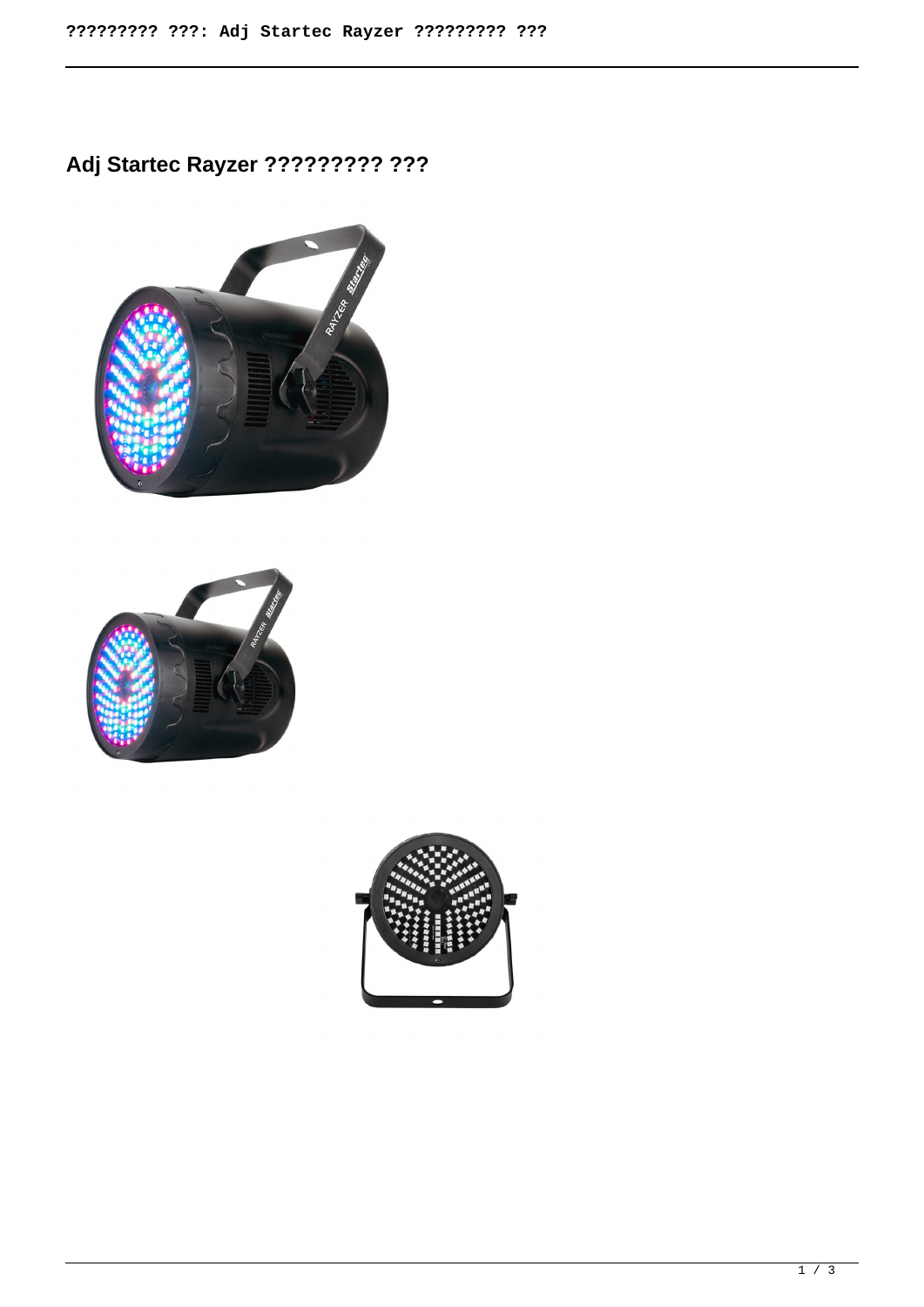



Startec Rayzer: Laser ??? wash effect ?? ??? ???????. ???????? ???????, ??????? ??? ???? laser ??? ?????????? ??????????? effect ?? ????????? ?? ??????? ?????? ? haze.

Rating: Not Rated Yet **Price**  169,00 €

169,00 €

1-3 Μέρες

[Ask a question about this product](https://soundstruck.gr/index.php?option=com_virtuemart&view=productdetails&task=askquestion&virtuemart_product_id=1905&virtuemart_category_id=28&tmpl=component)

Manufacturer**[ADJ](https://soundstruck.gr/index.php?option=com_virtuemart&view=manufacturer&virtuemart_manufacturer_id=6&tmpl=component)** 

Description

## **ADJ STARTEC RAYZER ????????? ???**

**?????????????? Performance:** 

- 2 party effects ?? ??? ???????.
- ???????, ??????? ??? ???? laser beams ??? ??????????? effect ??? ????
- ???????????? ??????????? show ?? ????? wash effects ??? laser patterns
- RGB Cluster (3-IN-1) SMD LEDs ??? wash effect ?? ??????, ??????? ???????.
- Operating modes: music control, show mode ??? DMX control
- Stand-alone ? master / slave set up
- Strobe effect
- ?????????? ???????? ???????????
- ???????? (Safely Loop) ??? ???? ?????
- ?????? ??????? ???? ?? bracket